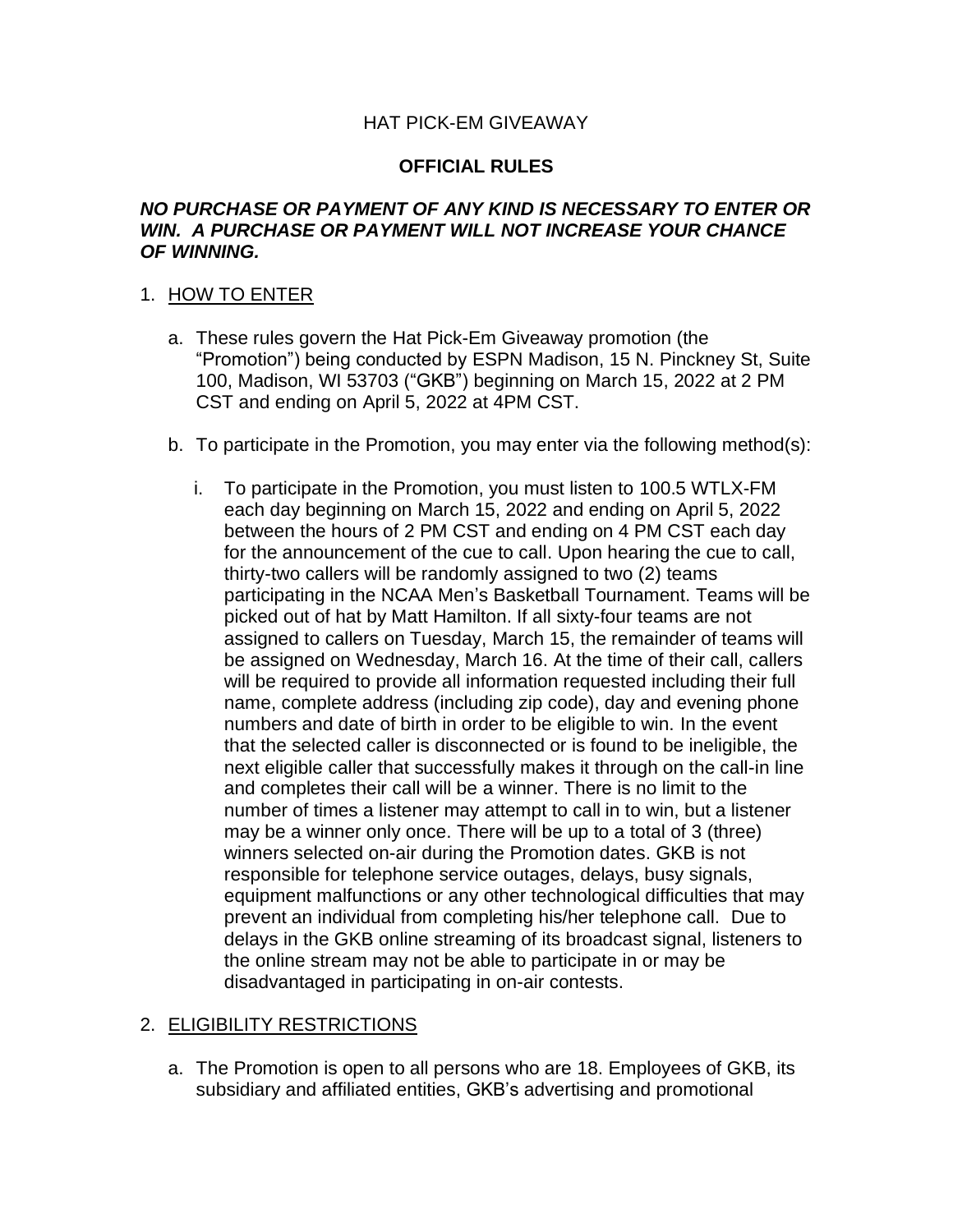agencies, its participating sponsors, [other radio stations in the Madison metropolitan area and the members of their immediate families (spouse, parents, siblings, or children) and/or households (whether related or not) are ineligible to participate or win. This Promotion is subject to all applicable federal, state and local laws and regulations and is void where prohibited.

- b. Listeners are eligible to win a prize in a Promotion conducted by GKB only once every thirty (30) days and only once every six (6) months if the prize is valued over \$600. Only one (1) winner per household is permitted in any GKB promotion.
- c. The winner must provide valid government-issued photo identification and provide his or her complete address, date of birth and phone number to claim a prize.
- d. Entrants are required to provide truthful information and GKB will reject and delete any entry that it discovers to be false or fraudulent. GKB will disqualify any entry from individuals who do not meet the eligibility requirements.

## 3. PRIZES

- a. One (1) prize will be awarded in this Promotion. Each prize consists of the following:
- One (1) USA hat, autographed by Matt Hamilton

The Approximate Retail Value ("ARV") of the prize is \$150. The winner will be solely responsible for all taxes and all other fees and expenses not specified herein associated with the receipt and use of the Prize. GKB accepts no responsibility for repairing any real or supposed damage to any prize.

- b. All prizes or prize certificates may be picked up at the office of GKB at the address below. The winner will forfeit any prize or prize certificate not claimed within ten (10) days of winning. In the event that a prize or prize certificate is mailed to the winner, it will be with the prior written consent of the winner and therefore, winner assumes the risk of its loss. GKB is not responsible for the safe arrival of a prize or prize certificate.
- b. There is no substitution, transfer or cash equivalent for prizes, except that GKB may, at its sole discretion, substitute prizes or cash of comparable value. The prizes are expressly limited to the item(s) listed above and unless otherwise expressly specified, do not include taxes, gratuities or any other expenses. Other restrictions may apply.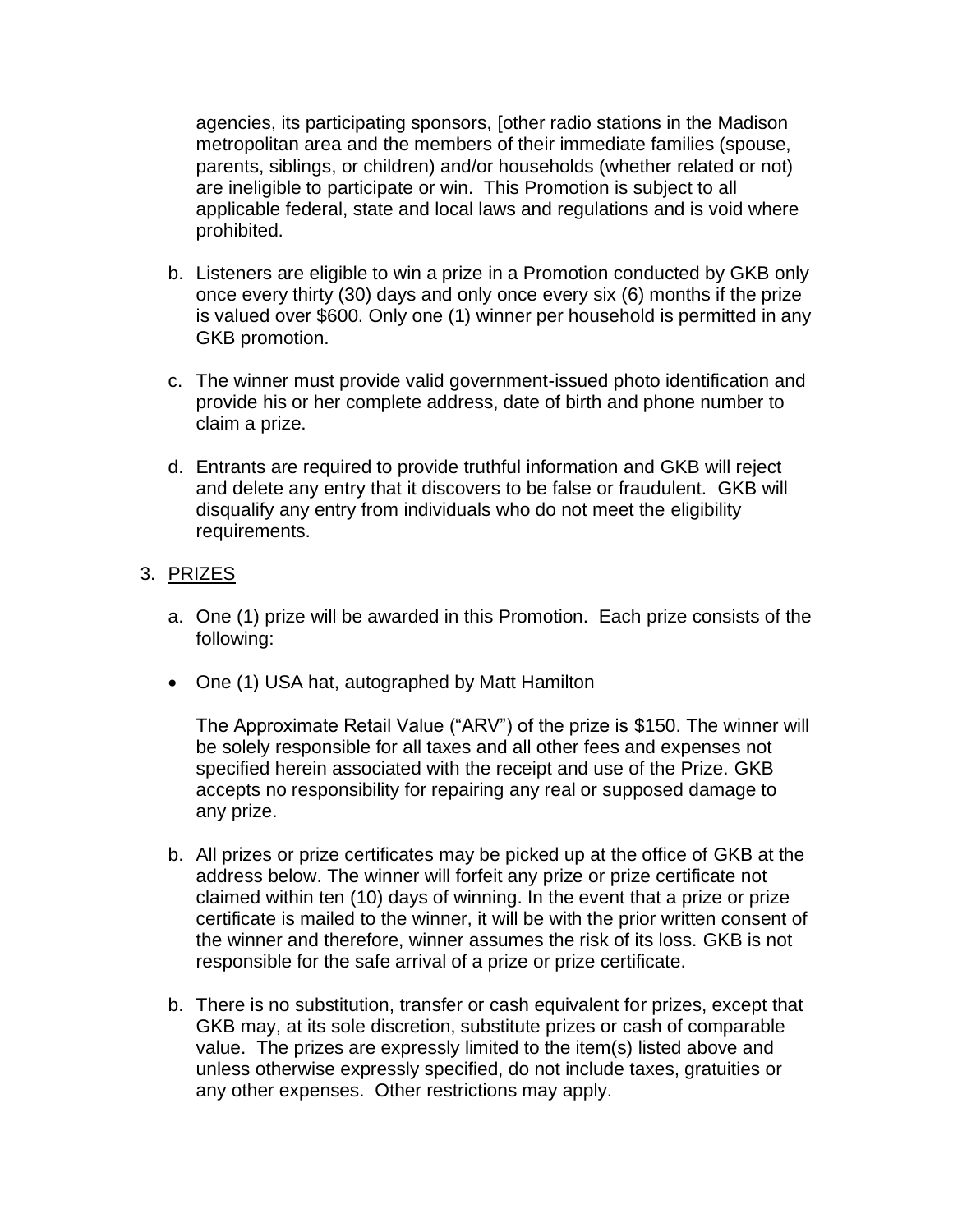# 4. WINNER SELECTION AND NOTIFICATION

- a. Decisions of GKB management with respect to the Promotion are final.
- b. Winners will be selected on April 5, 2022.
- c. Odds of winning a Qualifying Prize is 1 in 64.
- d. Qualifiers must listen to 100.5 WTLX-FM to win. Qualifiers and the Grand Prize winner need not be present to win.
- e. The winner must execute and return any required affidavit of eligibility and/or liability/publicity release within ten (10) days of winning or prize will be forfeited and an alternate winner may be selected by another cue to call contest. If a potential winner cannot be contacted, fails to sign and return the required affidavit of eligibility and/or liability/publicity release within the required time period, or if a prize or prize notification is returned as undeliverable, the potential winner forfeits the prize.

# 5. CONDITIONS

- a. Payments of all federal, state and local taxes are solely the responsibility of the winner. The winner will be required to complete and submit an IRS Form W-9 with the winner's full Social Security Number or the equivalent for receipt of any prize valued at \$600 or more or for any prizes awarded by GKB in a calendar year with an aggregate value of \$600 or more. Failure to submit a complete W-9 or equivalent will result in forfeiture of the prize. Such winnings of \$600 or more will be reported to the IRS.
- b. By participating in the Promotion, the winner agrees to have the winner's name, voice and likeness used in any advertising or broadcasting material relating to the Promotion without additional financial or other compensation, and, where legal, to sign a publicity release confirming such consent prior to acceptance of the prize.
- c. Prior to awarding any prize(s) or prize certificate(s), GKB, in its sole discretion, may require Promotion winner(s) (and any travel companion(s) or guest(s)) to sign a liability release, agreeing to release and hold harmless GKB, its subsidiary and affiliated entities, their respective officers, shareholders, directors, employees, agents and representatives and all of their successors and assigns from and against any and all claims or liability arising directly or indirectly from the prize and participation in the Promotion.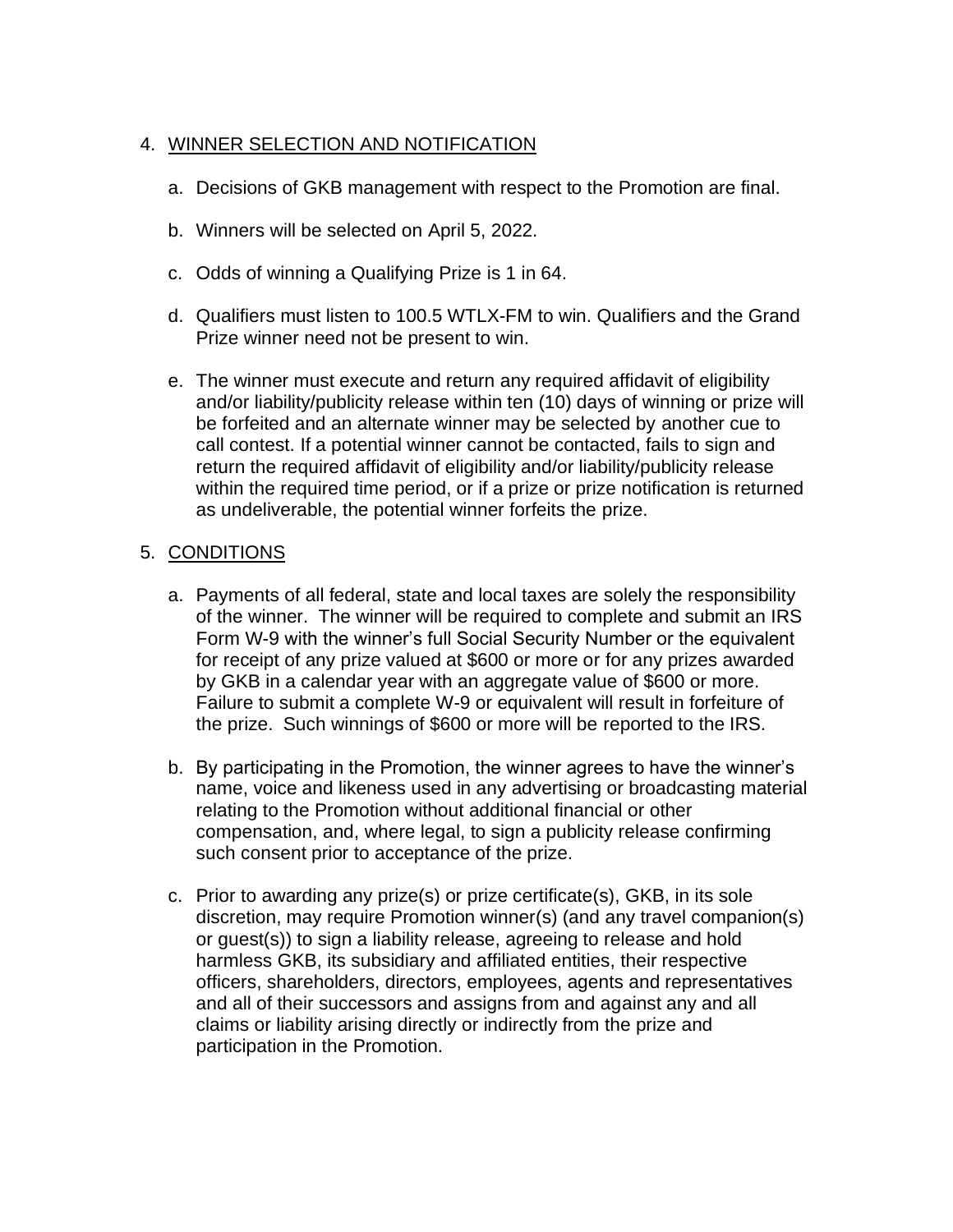- d. If for any reason this Promotion cannot be executed as planned, including, but not limited to, as a result of infection by computer virus, tampering, unauthorized intervention, fraud, technical failures, or any other causes beyond the control of GKB that corrupt or affect the security, administration, fairness, integrity or proper conduct of the Promotion, or if the Promotion is compromised or becomes technically corrupted in any way, electronically or otherwise, the Station reserves the right to cancel, terminate, suspend, or modify the Promotion. If the Promotion is terminated before the original end date, GKB reserves the right to select the winner(s) by random drawing from among all eligible non-suspect entries received as of the termination time/date or otherwise modify the procedure for selecting winner(s).
- e. GKB, in its sole discretion, reserves the right to disqualify any person tampering with the entry process or the operation of GKB's website. Failure to comply with the rules of the Promotion may result in a contestant's disqualification and/or forfeiture of any prize or prizes. If GKB makes a good faith determination that an entrant has cheated or committed fraudulent activity in connection with a Promotion, GKB reserves the right to disqualify that entrant from entering and/or winning future Promotions and to prosecute and seek damages to the fullest extent permitted by law.
- f. GKB reserves the right to make changes in the rules of the Promotion, including, without limitation, the substitution of a prize of equivalent value, which will become effective upon announcement. If due to circumstances beyond the control of GKB, any competition or prize-related event or travel is delayed, rescheduled, postponed or cancelled, GKB reserves the right, but not the obligation, to cancel, terminate, suspend, or modify the Promotion and shall not be required to award a substitute prize.
- g. GKB is not responsible for typographical or other errors in the printing, the offering or the administration of the Promotion or in the announcement of a prize.
- h. For a copy of these Official Rules, send a self-addressed stamped envelope for receipt by April 5, 2022 to "Hat Pick-Em – Official Rules," Attn: Promotions, GKB 821 E Washington Ave, Suite 500, Madison, WI 53703. For the names of the prize winners send a self-addressed stamped envelope for receipt by June 4, 2022 to the above address marked "Brian Regan Ticket Giveaway– Winner List." The Official Rules and the Winner List (when completed) shall also be available during regular business hours at the main offices of GKB and may be posted online at espnwisconsincontests.com.